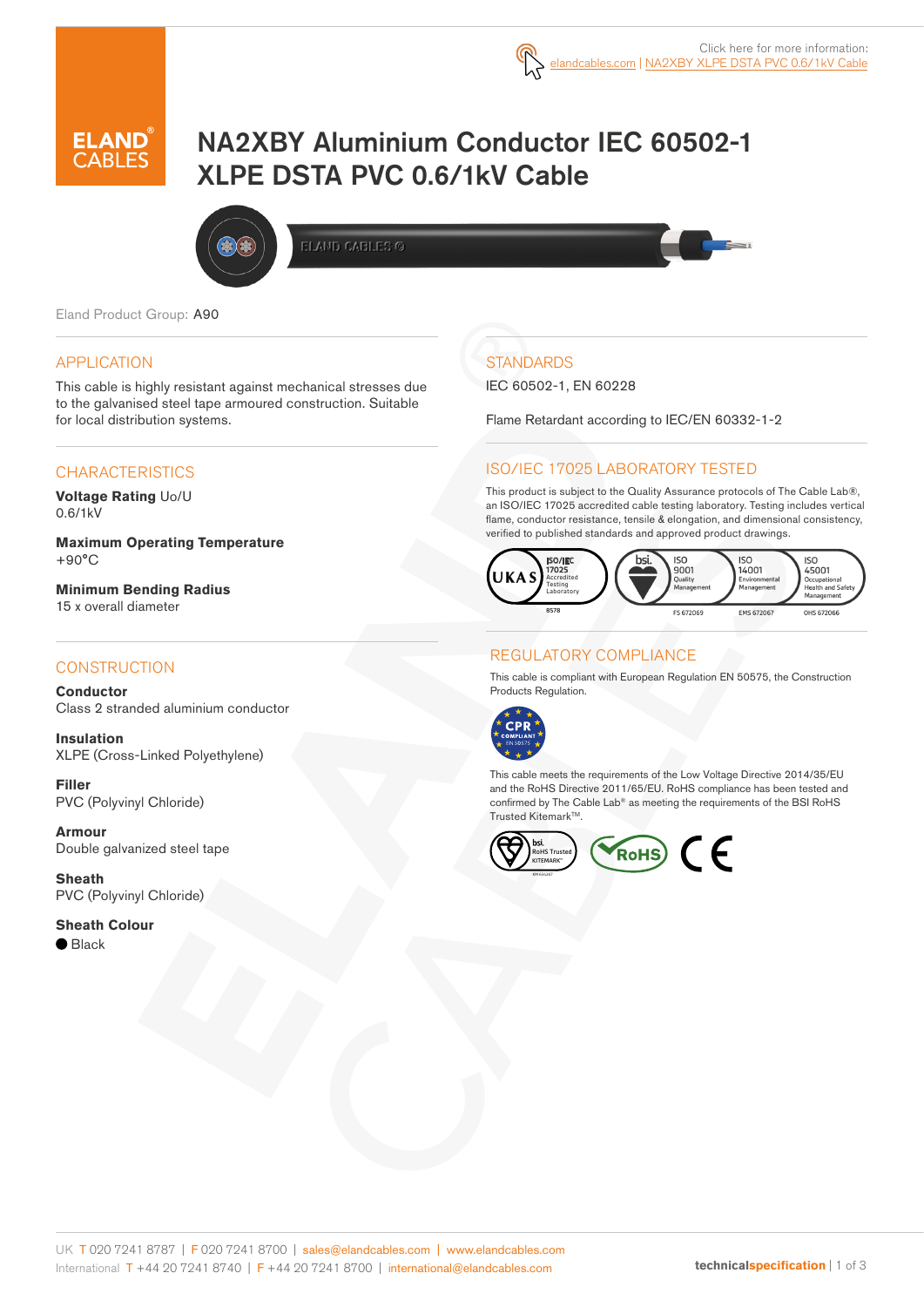**ELAND**<br>CABLES

# DIMENSIONS

| ELAND PART NO. | NO. OF<br>CORES           | NOMINAL CROSS<br><b>SECTIONAL AREA</b><br>mm <sup>2</sup> | NOMINAL OVERALL<br><b>DIAMETER</b><br>mm | <b>NOMINAL</b><br><b>WEIGHT</b><br>kg/km |
|----------------|---------------------------|-----------------------------------------------------------|------------------------------------------|------------------------------------------|
| A902016        | $\mathbf{2}$              | 16                                                        | 19.6                                     | 624                                      |
| A902025        | $\sqrt{2}$                | 25                                                        | 22.6                                     | 807                                      |
| A902035        | $\mathbf{2}$              | 35                                                        | 24.8                                     | 967                                      |
| A903016        | $\mathsf 3$               | 16                                                        | 20.5                                     | 741                                      |
| A903025        | 3                         | 25                                                        | 23.8                                     | 985                                      |
| A903035        | $\ensuremath{\mathsf{3}}$ | 35                                                        | 26.2                                     | 1202                                     |
| A903035/16     | $\ensuremath{\mathsf{3}}$ | 35/16                                                     | 27.4                                     | 1317                                     |
| A903050        | $\ensuremath{\mathsf{3}}$ | 50                                                        | 29.6                                     | 1503                                     |
| A903050/25     | $\ensuremath{\mathsf{3}}$ | 50/25                                                     | 30.2                                     | 1573                                     |
| A903070        | $\ensuremath{\mathsf{3}}$ | 70                                                        | 33.5                                     | 1914                                     |
| A903070/35     | $\ensuremath{\mathsf{3}}$ | 70/35                                                     | 35.3                                     | 2132                                     |
| A903095        | $\ensuremath{\mathsf{3}}$ | 95                                                        | 37.6                                     | 2429                                     |
| A903095/50     | $\ensuremath{\mathsf{3}}$ | 95/50                                                     | 39.7                                     | 2711                                     |
| A903120        | $\ensuremath{\mathsf{3}}$ | 120                                                       | 42.5                                     | 2991                                     |
| A903120/70     | $\ensuremath{\mathsf{3}}$ | 120/70                                                    | 45                                       | 3363                                     |
| A903150/70     | $\ensuremath{\mathsf{3}}$ | 150/70                                                    | 48.8                                     | 4271                                     |
| A903185/95     | $\ensuremath{\mathsf{3}}$ | 185/95                                                    | 54.1                                     | 41191                                    |
| A903240/120    | $\mathsf 3$               | 240/120                                                   | 61.2                                     | 6174                                     |
| A904016        | $\overline{4}$            | 16                                                        | 22.1                                     | 859                                      |
| A904025        | $\overline{4}$            | 25                                                        | 26                                       | 1172                                     |
| A904035        | $\overline{4}$            | 35                                                        | 28.6                                     | 1434                                     |
| A904050        | $\overline{4}$            | 50                                                        | 32.4                                     | 1804                                     |
| A904070        | $\overline{4}$            | 70                                                        | 36.7                                     | 2306                                     |
| A905016        | $\mathbf 5$               | 16                                                        | 23.9                                     | 1057                                     |
| A905025        | 5                         | 25                                                        | 28.4                                     | 1477                                     |
| A905035        | $\mathbf 5$               | 35                                                        | 31.5                                     | 1842                                     |
| A905050        | 5                         | 50                                                        | 35.9                                     | 2356                                     |
| A905070        | 5                         | $70\,$                                                    | 40                                       | 2960                                     |
| A905095        | 5                         | 95                                                        | 45.3                                     | 3837                                     |

# **CONDUCTORS**

### Class 2 Stranded Conductors for Single Core and Multi-Core Cables

| NOMINAL CROSS<br><b>SECTIONAL AREA</b> | MINIMUM NO. OF WIRES IN CONDUCTOR |    |                    |    |                          |                          | MAXIMUM RESISTANCE OF CONDUCTOR AT 20°C<br>ohms/km |
|----------------------------------------|-----------------------------------|----|--------------------|----|--------------------------|--------------------------|----------------------------------------------------|
| mm <sup>2</sup>                        | Circular                          |    | Circular Compacted |    | Shaped                   |                          | Aluminium or Aluminium                             |
|                                        | Cu                                | AI | Cu                 | AI | Cu                       | AI                       | Alloy Conductor                                    |
| 16                                     | 7                                 | 7  | 6                  | 6  | $\overline{\phantom{a}}$ | $\overline{\phantom{a}}$ | 1.91                                               |
| 25                                     | 7                                 | 7  | 6                  | 6  | 6                        | 6                        | 1.2                                                |
| 35                                     | 7                                 | 7  | 6                  | 6  | 6                        | 6                        | 0.868                                              |
| 50                                     | 19                                | 19 | 6                  | 6  | 6                        | 6                        | 0.641                                              |
| 70                                     | 19                                | 19 | 12                 | 12 | 12                       | 12                       | 0.443                                              |
| 95                                     | 19                                | 19 | 15                 | 15 | 15                       | 15                       | 0.32                                               |
| 120                                    | 37                                | 37 | 15                 | 15 | 18                       | 18                       | 0.253                                              |
| 150                                    | 37                                | 37 | 15                 | 15 | 18                       | 18                       | 0.206                                              |
| 185                                    | 37                                | 37 | 30                 | 30 | 30                       | 30                       | 0.164                                              |
| 240                                    | 37                                | 37 | 34                 | 30 | 18                       | 18                       | 0.125                                              |

UK T 020 7241 8787 | F 020 7241 8700 | sales@elandcables.com | www.elandcables.com 2 of 3 | **technicalspecification** International T +44 20 7241 8740 | F +44 20 7241 8700 | international@elandcables.com